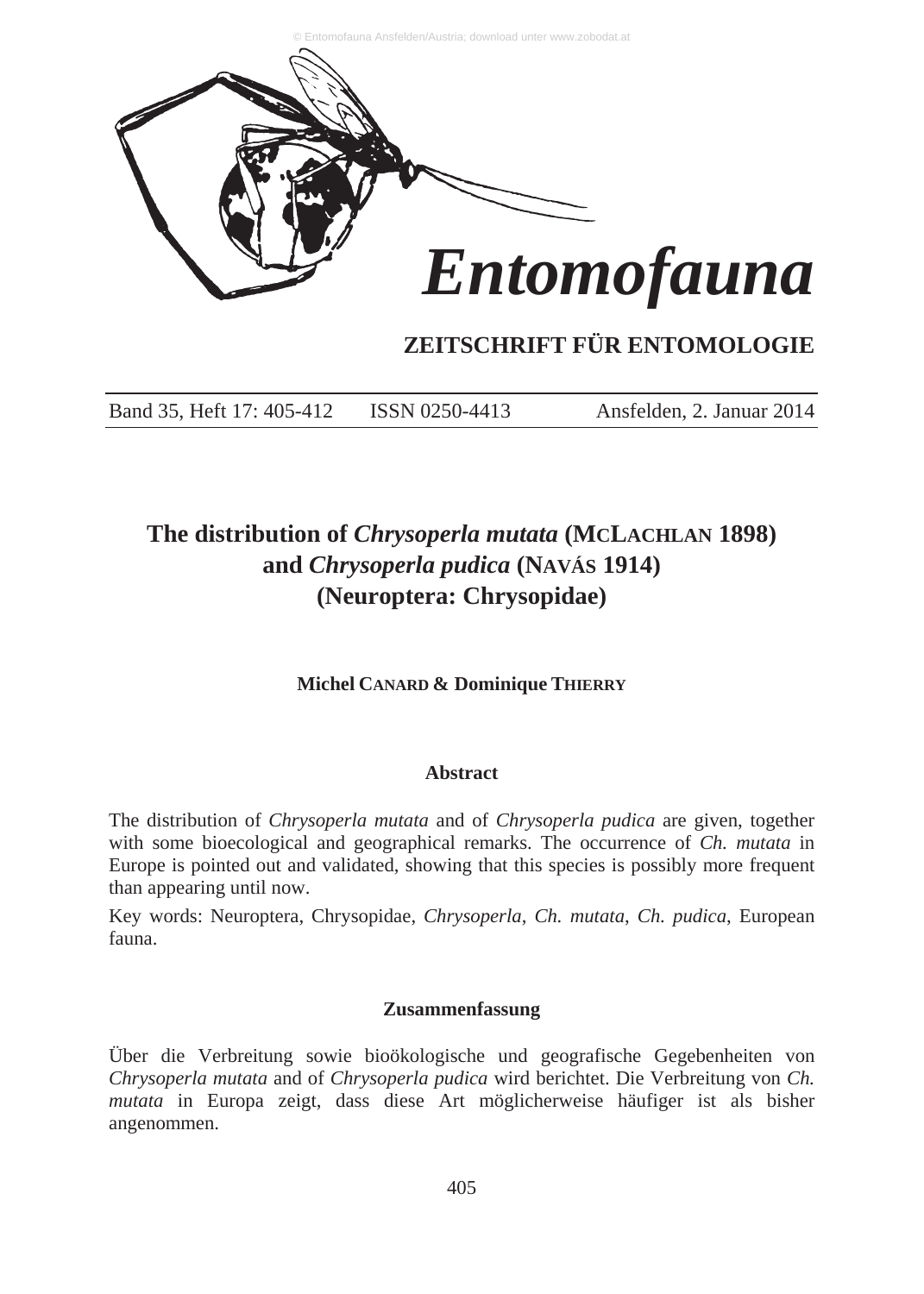## **Introduction**

The genus *Chrysoperla* STEINMANN 1964 includes about forty species as recorded by BROOKS (1994) who nevertheless did not take in consideration the Chinese species. Their distribution is mainly holarctic. In the Palaearctics, three species constitute a particular group. In addition to the numerous gonosetae they bear on male genitalia, (1) they have a gonarcus arch broad with large, reniform plates and small entoprocessus and their acumen is swollen apically; (2) they show complex spinellae formed from five or more spines on each tubercle; (3) the tansverses nerves in the forewing are blackened, especially the gradates. Two species, *Chrysoperla mutata* (MCLACHLAN 1898) and *Ch. pudica* (NAVÁS 1914) are widespread whereas the third, *Chrysoperla nigrinervis* BROOKS 1994, closely related to *Ch. pudica*, is localised and endemic to the Canary Islands.

# **Distribution of** *Chrysoperla mutata*

*Chrysoperla mutata* is a thermophilous and xerophilous green lacewing of palaearctic origine (MONSERRAT & RODRIGO 1992). It spreads into a large Afro-Asian latitudinal zone, north of the Tropic of Cancer up to 40  $\overline{N}$  and longitudinally between 25 °W and 75 °E of Greenwich. The countries in which the species occurs are (Fig. 1):  $\frac{1}{1}$ 

- in Africa: Mauritania (MR), Morroco (MA) (MONSERRAT et al. 1990), Algeria (DZ) including a part of the southern territories, Tunisia (TN), Libya (LY), Egypt (EG), Sudan (SD) (OHM & HÖLZEL 1992)
- in Mediterranean Asia: Anatolia (TR), Cyprus (CY) (ASPÖCK et al*.* 2001), Israel Palestine (PS) (BODENHEIMER 1937), Israel (IL) as *Chrysopa expurgata* TJEDER 1949, and Jordan (JO)
- Saoudi Arabia (SA), United Arabic Emirates (AE), Kuwait (KW)
- in Middle East: Iraq (IQ) (HÖLZEL 1967), Iran (IR), as well in the northern districts: Rasht; Mazandaran (GAHARI et al. 2010) as in the southern ones: Khuzestan (SHARIFIFARD & MOSADEGH 2006)
- and eastward in Asia: western Pakistan (PK) (Baluchistan) and the most northwestern districts of India (IN) (Pendjab, Rajasthan).
- In Europe, rare collections were pointed out (see below).

## *Chrysoperla mutata* **in Europe**

 $\overline{a}$ 

The first encounter with *Ch. mutata* in Europe was realized from a single exemplar collected on September  $14<sup>th</sup> 1976$  in a McPhail trap hung on olive trees of Aguistri island in Saroniki gulf, Greece (GR) (CANARD & LAUDÉHO 1977). Later five males were caught at light on July 22-24<sup>th</sup> 1983 at Chios island, a Greek Aegean island (CANARD 2003). One may note that these specimens were labelled as "European" only because of the

 $(1)$  The names of the countries in which the species occur are followed by the standard number of the Codes ISO 3166 in parentheses.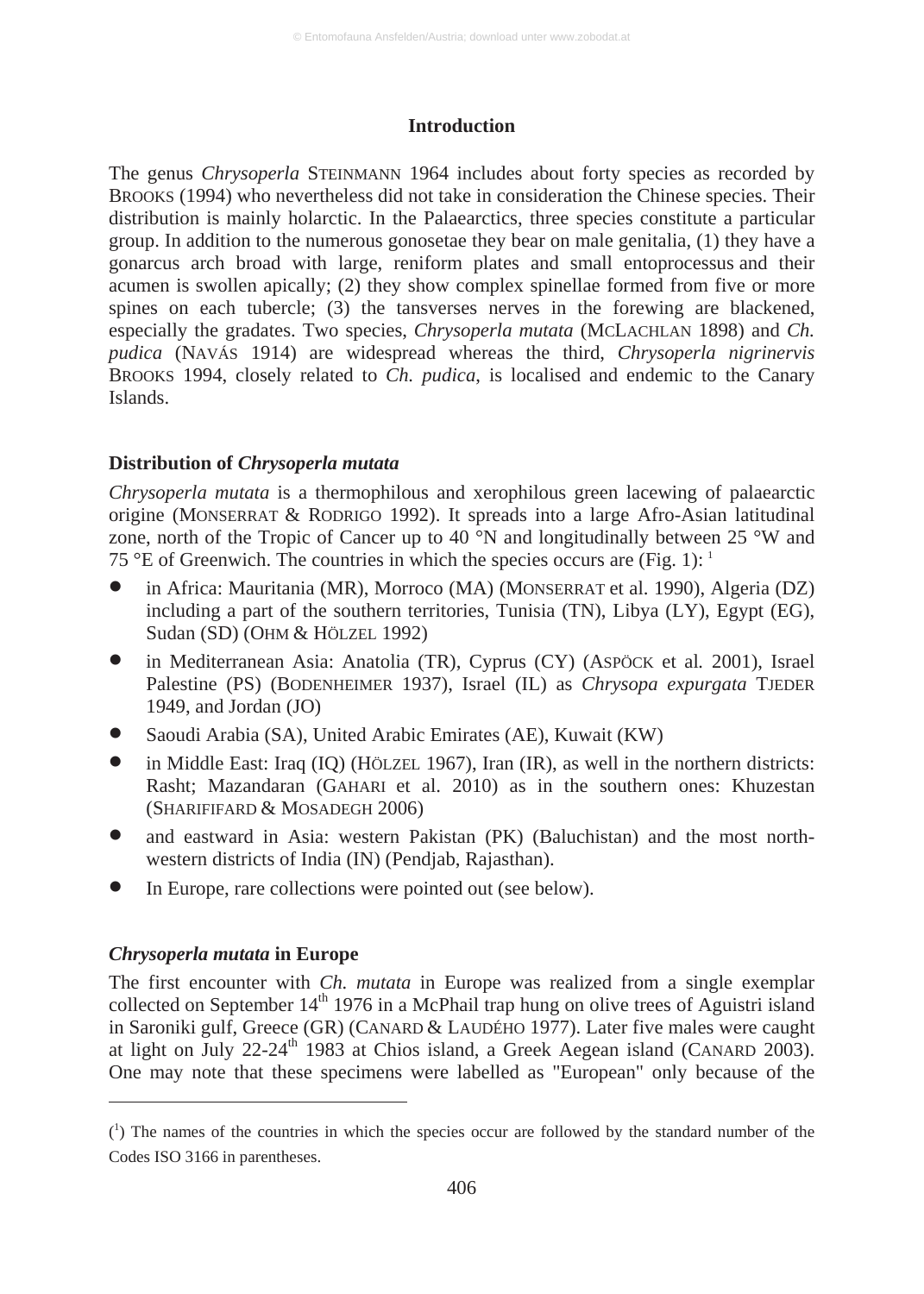freakish drawing of the frontier with the Turkish territories with respect of the biogeographical status of the island: the site of collection (Cambos plain) is distant of only few kilometers from the Ionian coast. Some rare specimens were identified later in baited traps in Crete, near Heraklion (RODITAKIS unpubl.). Further handnetted collections were made on the southern part of the island on September 2002 in olive groves. providing a more significant number of *Ch. mutata*. That bears out an actual implantation of this species in an east-Mediterranean island.

Besides, a male of *Ch. mutata* was found in the western part of the Mediterranean basin, at Jaen (Spain ES), on August  $14<sup>th</sup>$  1991. That was the first collection in continental and occidental Europe (MONSERRAT & RODRIGO 1992). Later, two other specimens were identified among the big sample of 14,748 green lacewings analysed for vegetal substrate specificity, on *Eucalyptus globulus* and *Quercus rotundifolia*, respectively (MONSERRAT & MARÍN 1994).

It appears so that *Ch. mutata* is able to invade and to live in the Mediterranean zone. But, due to the difficuty in identifying the Common green lacewings, it is possible that this species is more frequent but not recognized in other similar sites as Sicily and Malta islands, both near by the Maghribin coasts.



**Fig. 1**: Distribution of *Chrysoperla mutata* and *Chrysoperla pudica*.

#### **Distribution of** *Chrysoperla pudica*

*Chrysoperla pudica* is a green lacewing of Afrotropical origine, occurring in the savannah areas of the two sides of the median lowland rainforest but not in the central sahelian region (Fig. 1) (HÖLZEL & OHM 2002). The countries in which it was found are: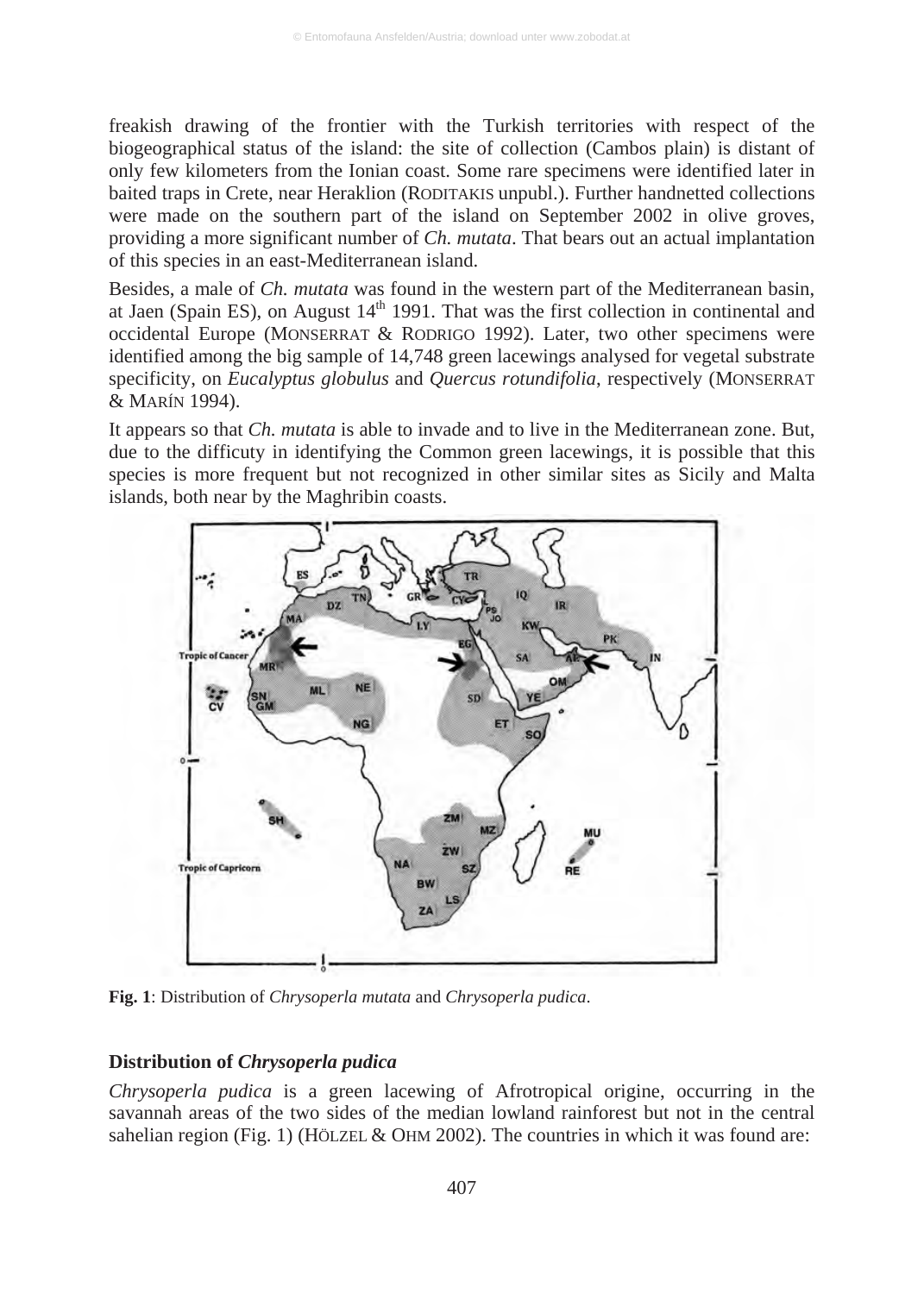- in the south hemisphere
- the whole southern Africa excepted the eastern coast: Republic of South Africa (ZA), Lesotho (LS), Swaziland (SZ), Namibia (NA), Botswana (BW), Zimbabwe (ZW) (TJEDER 1966), Mozambique (MZ), Zambia (ZM) (BROOKS 1994)
- in the Atlantic islands of St Helena and Ascension (SH) (RÖHRICHT 1998) and in the Mascarene islands: Mauritius (MU) (BROOKS 1994) and La Réunion (RE) (OHM & HÖLZEL 1997; OHM 2003) as *Hemerobius brevicollis* RAMBUR 1842 if we follow the synonymy established by BROOKS
- in the north hemisphere: the sahelian zone from Senegal (SN) to Niger (NE), Nigeria (NG) as *Chrysopa nigriciana* NAVÁS 1931 and Mali (ML), Koulikoro district, as *Chrysoperla incongrua* (NAVAS 1914) (BROOKS 1994), Senegal and Gambia (GM) (HÖLZEL et al. 1994), Mauritania, Cape Verde Islands (CV), Marocco (OHM & HÖLZEL 1982)
- in eastern Africa: Somalia (SO) (HÖLZE & OHM 1991), Ethiopia (ET) (HÖLZEL et al. 1999) and Sudan (OHM & HÖLZEL 1982, 1992)
- besides, by an Asian inroad to southern Arabic peninsula: Oman (OM) and Yemen (YE) (HÖLZEL 1998), Arabic Emirates.

#### **Bioecological and biogeographical remarks**

As many green lacewings do, the two above mentioned *Chrysoperla* prey on various softbodied arthropods during larval development and eat pollens and sugar juices as adults. Rearings in laboratory conditions attested to these diets, see e.g. with the aphid *Hyalopterus pruni* (GEOFFROY 1762) and/or the mealybug *Nipaecoccus vastator* (MASKELL 1895) (ABID et al. 1985), various aphids (SHARIFIFARD & MOSADEGH 2006) for *Ch . mutata*, aphids and eggs of the bollworm moth *Heliothis armigera* (HÜBNER 1809) for *Ch. pudica* (BRETELL 1982).

In the field, *Chrysoperla mutata* was most often collected at light, in the deserts or oasis of lowlands of the Saharo-Arabian regions. It feeds on the dubas planthopper *Ommatissus libycus* DE BERGEVIN 1930 (Tropiduchidae) which is a serious sucking pest on date palm trees. That is a biocontrol agent of this planthopper in Iran and Iraq (e.g. HAMAD & AL-RAWY 2009) considered of significant value. It was also collected in paddy fields in Iran (GAHARI et al. 2010). It is a predator of spider mites such as a stawberry mite*Tetranychus turkestani* (UGAROV & NIKOLSKI 1937) (ZHANG 2003), It is sometimes dominant on bitter orange trees in the Arabic Emirates.

In the field, *Chrysoperla pudica* is considered an arboreal fauna element living most often in dry and stony countries with sparse vegetation, on *Acacia*, similar trees and bushes. However, its eurytopy allows it to colonize crops like cotton fields in Zimbabwe (BRETELL 1982), *Citrus* groves harbouring aphids and vines infested with mealy bugs. It was a common garden insect in Pretoria (TJEDER 1966).

The seasonal development of *Ch. pudica* is of tropical type and so that it breads continuously (CANARD & PRINCIPI 1984). It occurs all around the year, except in Sudan where it desappeared from the middle of October to the beginning of February, i.e. during the relatively colder preriod (OHM & HÖLZEL 1992), The seasonal adaptations of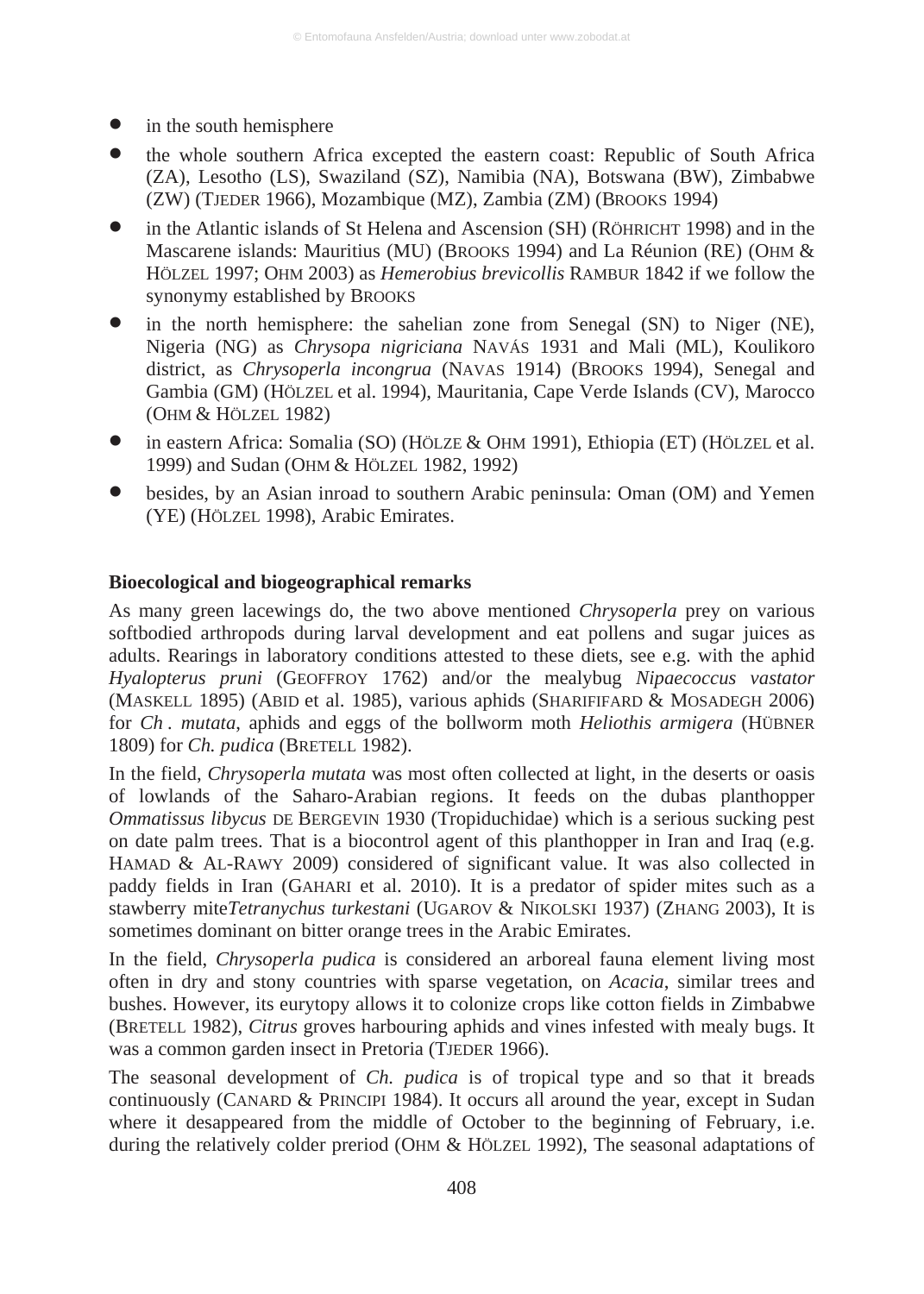*Ch. mutata* are unknown, but it was expected to overwinter in adults as do the Common green lacewings (CANARD 2005) or to be diapauseless in Crete like *Chrysoperla lucasina* (LACROIX 1912) (THIERRY et al. 2004).

The two closely related *Chrysoperla* live both together (arrows in the Fig. 1):  $- (1)$  in the Waldi Halfa district of Sudan near the northern border of the country, crossing from north (*Ch. mutata*) and south (*Ch. pudica*) along the Nile valley; – (2) in the Arabic Emirates;  $-$  (3) another possible overlapping spot may be the Atlantic basin of the range in Mauritania and Morocco, although these observations need corroboration.

#### **Acknowledgements**

Thanks are due to Andy Whjittington (Devon, England, UK) for checking the English of the draft manuscript.

#### **Literature**

- ABID M.K., Al-RUBEAE J.K. & A.K. HUSSEIN (1985): Biological studies on the predator *Chrysopa mutata* McLACHLAN (Chrysopidae: Neuroptera) in Iraq. – HYPERLINK http://www.cabdirect.org:80/search.html?q=do%3A%22Journal+of+Agriculture+and+ Water+Resources+Research%22. – Journal of Agriculture and Water Resources Research **4**: 153-160.
- ASPÖCK H., HÖLZEL H. & U. ASPÖCK (2001): Kommentierter Katalog der Neuropterida (Insecta: Raphidioptera, Megaloptera, Neuroptera) der Westpaläarktis. – Denisia **2**: 612 pp.
- BODENHEIMER F.S. (1937): Prodromus Faunae Palestinae. Mémoires de l'Institut d'Égypte **33**: 1-286.
- BRETELL J.H. (1982): Biology of *Chrysopa congrua* WALTER and *Chrysopa pudica* NAVÁS and toxicity of certain insecticides to their larvae. – Zimbabwe Journal of Agricultural Research **20**: 77-84.
- BROOKS S.J. (1994): A taxonomic review of the common green lacewing genus *Chrysoperla* (Neuroptera: Chrysopidae). – Bulletin of the Natural History Museum (Entomology Series) **63**: 137-210.
- CANARD M. (2003): *Chrysoperla mutata* (McLACHLAN, 1898), une espèce nouvelle pour la Crète et l'île de Chios, Grèce (Neuroptera: Chrysopidae). – Bulletin de la Société Entomologique de France **108**: 216.
- CANARD M. (2005): Seasonal adaptations of green lacewings (Neuroptera: Chrysopidae). European Journal of Entomology **107**: 317-324.
- CANARD M. & Y. LAUDÉHO (1977): Les Névroptères capturés au piège de McPhail dans les oliviers en Grèce. 1: l'Île d'Aguistri. – Biologia Gallo-Hellenica **7**: 65-75.
- CANARD M. & M.M. PRINCIPI (1984): Development of Chrysopidae. In: CANARD M., NEW T.R. & Y. SÉMÉRIA (eds), Biology of Chrysopidae, Series Entomologica **27**: 57-75.
- GAHARI H., SATAR A., ANDERLE F., TABARI M., HAVASKARY M. & H. OSTAYAN (2010): Lacewings (Insecta: Neuroptera) of Iranian rice fields and surrounding grasslands. – Munis Entomology & Zoology (Ankara) **5**: 65-74.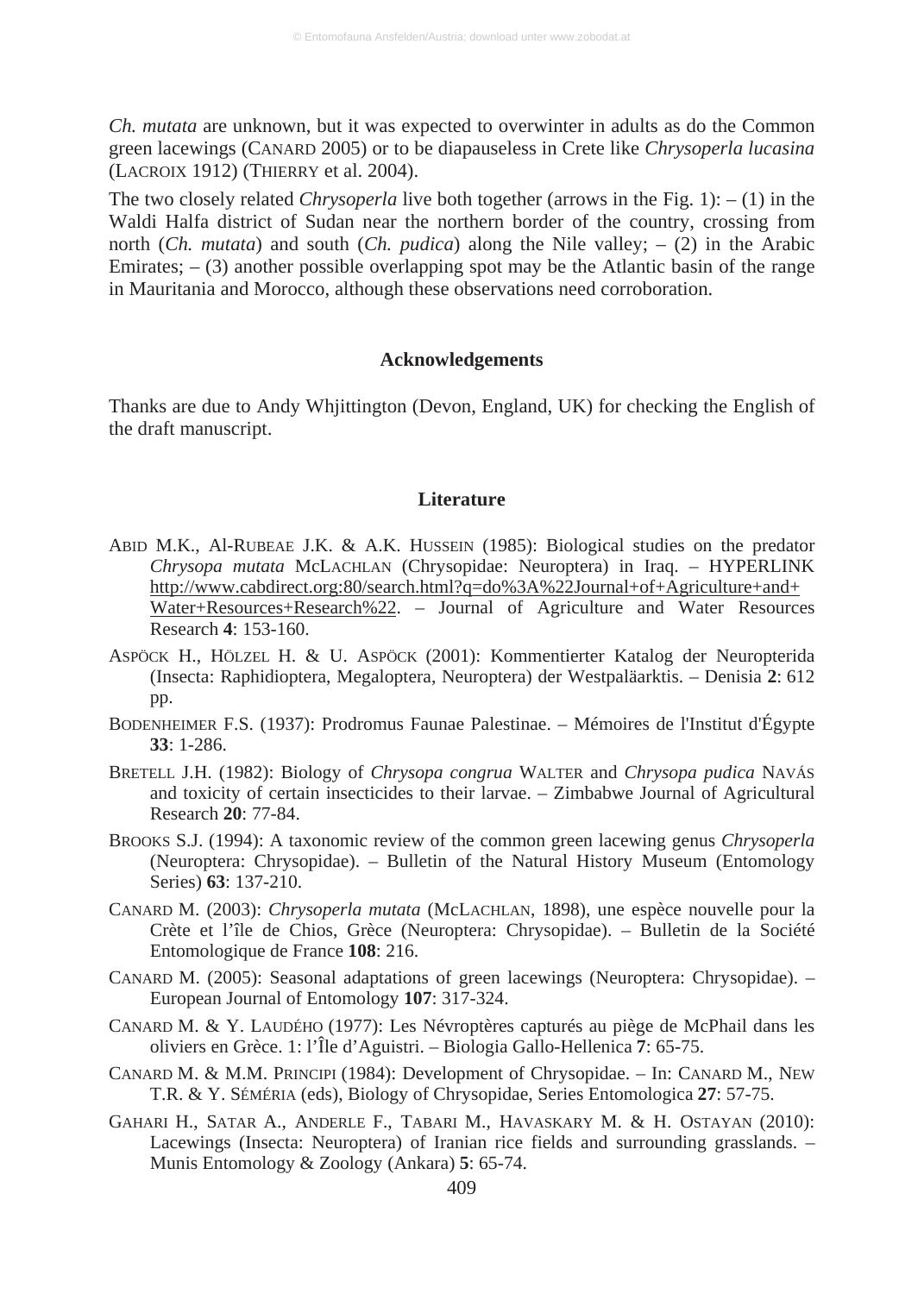- HAMAD B.Sh. & M.A. Al-RAWY (2009): Laboratory study to determine the efficiency of predation of *Chrysoperla mutata* Mc L. to dubas nymphs *Ommatissus lybicus* DEBERG. – Iraqi Journal of Science **49**: 44-46.
- HÖLZEL H. (1967): Die Neuropteren Vorderasiens. II. Chrysopidae. Beiträge zur Naturkundlichen Forschung in Südwestdeutschland **26**: 19-45.
- HÖLZEL H. (1998): Zoogeographical features of Neuroptera of the Arabian peninsula. In: PANELIUS S. (ed.), Neuropterology 1997. Acta Zoologica Fennica 209: 129-140.
- HÖLZEL H. & P. OHM (1991): Beitrag zur Kenntnis der Chrysopidae von Somalia (Neuroptera: Chrysopidae). – Entomofauna. Zeitschrift für Entomologie **12**: 49-63.
- HÖLZEL H. & P. OHM (2002): Patterns of the distribution of Afrotropical Chrysopidae. In: SZIRÁKI G. (ed.), Neuropterology 2000. Acta Zoologica Academiae Scientiarum Hungaricae **48** (Suppl. 2): 121-140.
- HÖLZEL H., OHM P. & P. DUELLI (1999): Contribution to the knowledge of the Neuroptera of Ethiopia. – Entomofauna. Zeitschrift für Entomologie **20**: 345-372.
- HÖLZEL H., OHM P. & M. STELZL (1994): Chrysopidae aus Senegal und Gambia. II. Belonopterygini und Chrysopini (Neuroptera). – Entomofauna. Zeitschrift für Entomologie **15**: 377-396.
- KOÇAK A.O. & M. KEMAL (2008): "HYPERLINK http://www.cesa-tr.org/Cesanews.htm", Nr. 38, Ankara.
- MONSERRAT V.J. & F. MARÍN (1994): Plant substrate specificity of Iberian Chrysopidae (Insecta: Neuroptera). – Acta Œcologica **15**: 119-135.
- MONSERRAT V.J. & F. RODRIGO (1992): Nuevas citas sobre los crisópidos ibéricos (Insecta: Neuroptera: Chrysopidae). – Zoologica Baetica **3**: 123-138.
- MONSERRAT V.J., DÍAZ-ARANDA L.M. & H. HÖLZEL (1990): Contribución al conocimiento de los neurópteros de Marruecos (Insecta: Neuropteroidea). – Eos (Madrid) **66**: 101-115.
- OHM P. (2003): Névroptères. In: QUILICI S., VINCENOT D. & A. FRANCK (eds), Les Auxiliaires des Cultures Fruitières à l'Île de la Réunion*.* 38-41. CIRAD, Montpellier, France.
- OHM P. & H. HÖLZEL (1982): Tiergeographische und ökologische Aspekts der Neuropterenfauna der Karverden. – Courier Forschungsinstitut Senckenberg **52**: 159- 165.
- OHM P. & H. HÖLZEL (1992): Aspects of biogeography and phenology of Chrysopidae from the Republic of Sudan (Insecta: Neuroptera). – In: CANARD M. et al. (eds), Current Research in Neuropterology: 291-301.
- OHM P. & H. HÖLZEL (1997): Beitrag zur Kenntnis der Neuropterenfauna der Maskarenen (Neuroptera: Coniopterygidae, Hemerobiidae, Chrysopidae, Myrmeleontidae). – Entomofauna. Zeitschrift für Entomologie **18**: 221-236.
- PORCEL VÍLCHEZ M. (2011): Estudio de la bioecología de la familia Chrysopidae (Insecta: Neuroptera) desde la perspectiva de su incremento y conservación en el olivar. – PhD., Universidad de Granada (ed.), Estación Experimental del Zaidín (CSIC), 232 pp.
- RODITAKIS N. (unpubl.): Seasonal flights of green lacewing *Chrysoperla carnea* (STEPHENS) (Neuroptera: Chrysopidae) in olive groves in Heraklion and side effects of air baited sprays.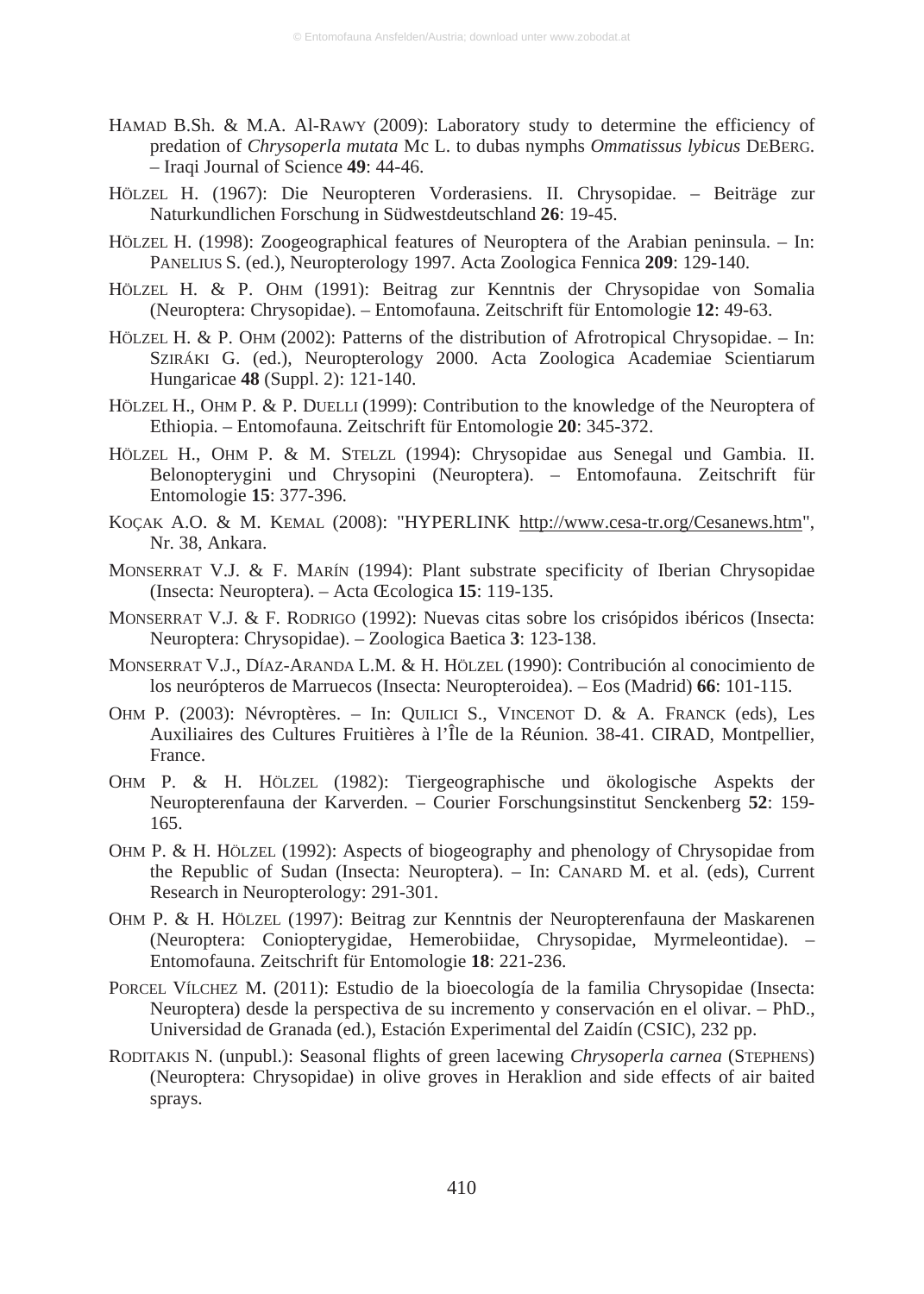- RÖHRICHT W. (1998): About the Neuroptera of St Helena and Ascension islands (South Atlantic Ocean). – In: PANELIUS S. (ed.), Neuropterology 1997. Acta Zoologica Fennica **209**: 217-219.
- SHARIFIFARD M. & S.M.S. MOSADEGH (2006): The lacewing (Chrysopidae) fauna of Khuzestan and the effects of temperature and prey species. – The Scientific Journal of Agriculture **29**: 113-127.
- TJEDER B. (1966): Neuroptera-Planipennia. The Lacewings of South Africa. 5. Chrysopidae. – South African Animal Life. Results of the Lund University Exploration 1950-1951, **12**: 228-534.
- THIERRY D., CANARD M. & A.N. MIRMOAYEDI (2004): *Chrysoperla mutata* (MCLACHLAN, 1898). Looking at the live adult, description of its larva and some bioecological remarks (Neuroptera: Chrysopidae). – Entomofauna. Zeitschrift für Entomologie **25**: 345-356.

ZHANG Z.-Q. (ed.) (2003): Mites of Greenhouses. 420 pp. – CABI Publ., Oxon, UK.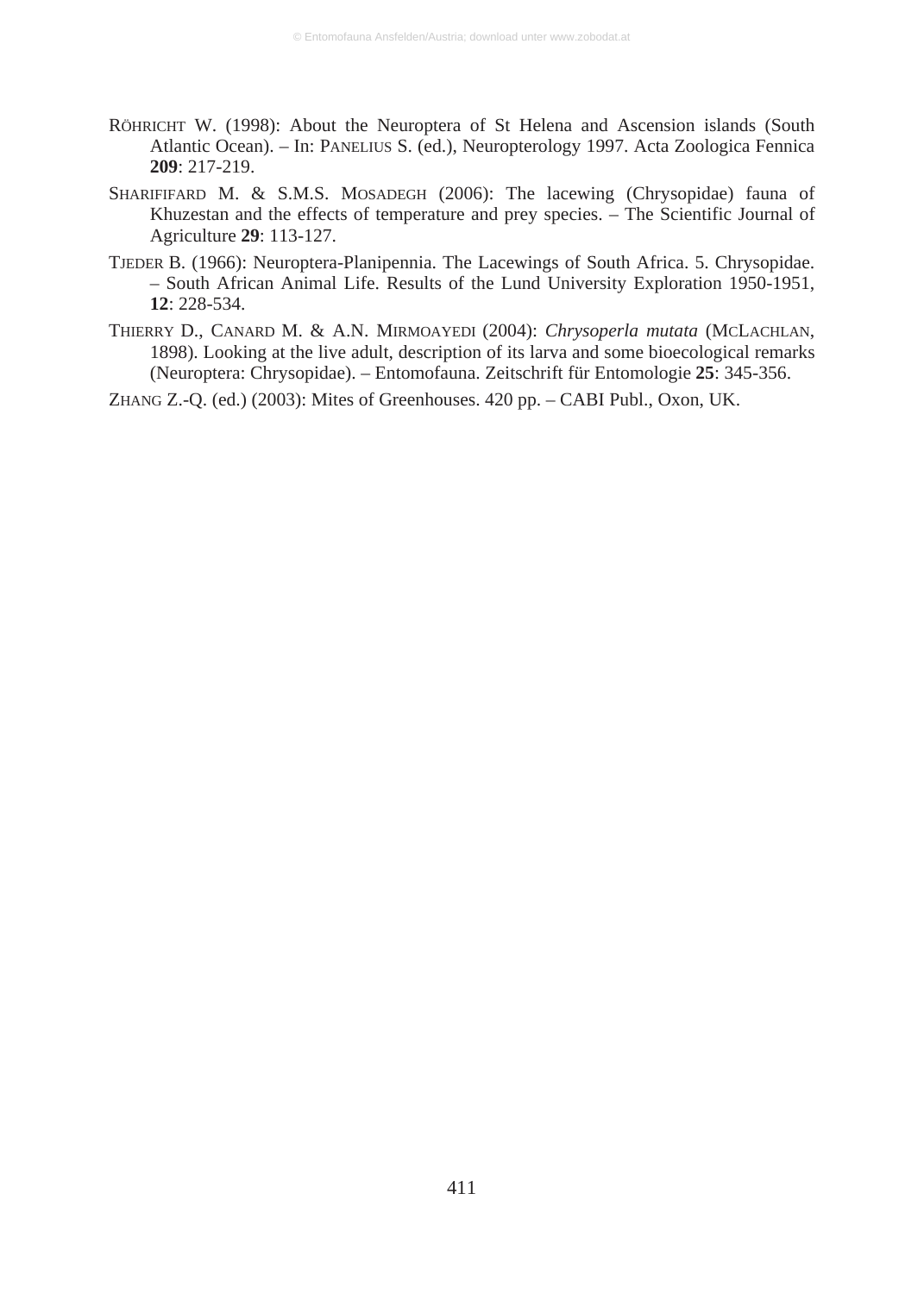Authors' addresses: Dr. Michel CANARD 47 chemin Flou-de-Rious F-31400 Toulouse, France E-mail: michel.canard@wanadoo.fr

Dr. Dominique THIERRY 12 rue Martin-Luther-King F-49000 Angers, France E-mail: dominique.thierry@wanadoo.fr

Adresse: Entomofauna, Redaktion und Schriftentausch c/o Museum Witt, Tengstr. 33, 80796 München, Deutschland, E-Mail: thomas@witt-thomas.com; Entomofauna, Redaktion c/o Fritz Gusenleitner, Lungitzerstr. 51, 4222 St. Georgen/Gusen, Austria, E-Mail: f.gusenleitner@landesmuseum.at

Druck, Eigentümer, Herausgeber, Verleger und für den Inhalt verantwortlich:

Maximilian SCHWARZ, Konsulent f. Wissenschaft der Oberösterreichischen Landesregierung, Eibenweg 6, A-4052 Ansfelden, E-Mail: maximilian.schwarz@liwest.at.

Redaktion: Erich DILLER, ZSM, Münchhausenstraße 21, D-81247 München; Roland GERSTMEIER, Lehrstuhl f. Tierökologie, H.-C.-v.-Carlowitz-Pl. 2, D-85350 Freising Fritz GUSENLEITNER, Lungitzerstr. 51, A-4222 St. Georgen/Gusen; Wolfgang SPEIDEL, MWM, Tengstraße 33, D-80796 München; Thomas WITT, Tengstraße 33, D-80796 München.